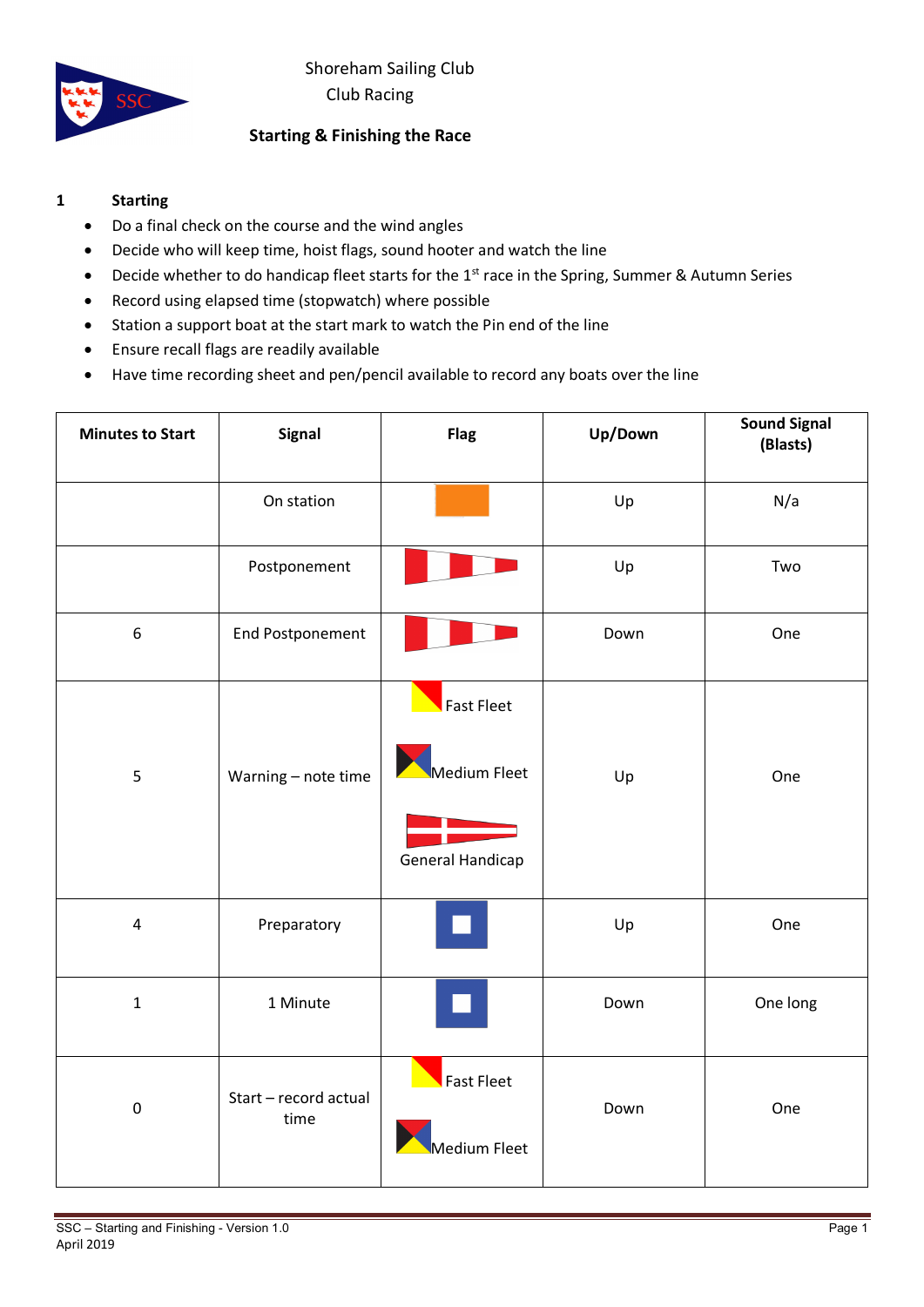|   |                                                                       | General Handicap |                                                                                                           |     |
|---|-----------------------------------------------------------------------|------------------|-----------------------------------------------------------------------------------------------------------|-----|
|   | Individual Recall - if<br>able to identify all<br>boats over the line |                  | Up until all<br>identified boats<br>have started<br>correctly or 1<br>minute prior to<br>subsequest start | One |
|   | General Recall - if<br>unable to identify all<br>boats over the line  |                  | Up                                                                                                        | Two |
| 6 | End General Recall -<br>consider resetting<br>line                    |                  | Down                                                                                                      | One |

## **2 During Racing**

- Observe the racing to monitor if the course angles are still acceptable
- Consider moving marks if the wind angle changes significantly and there is time to do so
- Write down all sail numbers when the boats go through the gate the  $1<sup>st</sup>$  time
- It is advisable to record a time for each boat on every lap
- For number of laps for different courses & handicaps see SI's or Aide Memoire
- Aim for the first finishers in each fleet to be sailing for approximately 45 60 minutes: be mindful of back markers to ensure that finishers are not waiting longer than 20 minutes for race 2